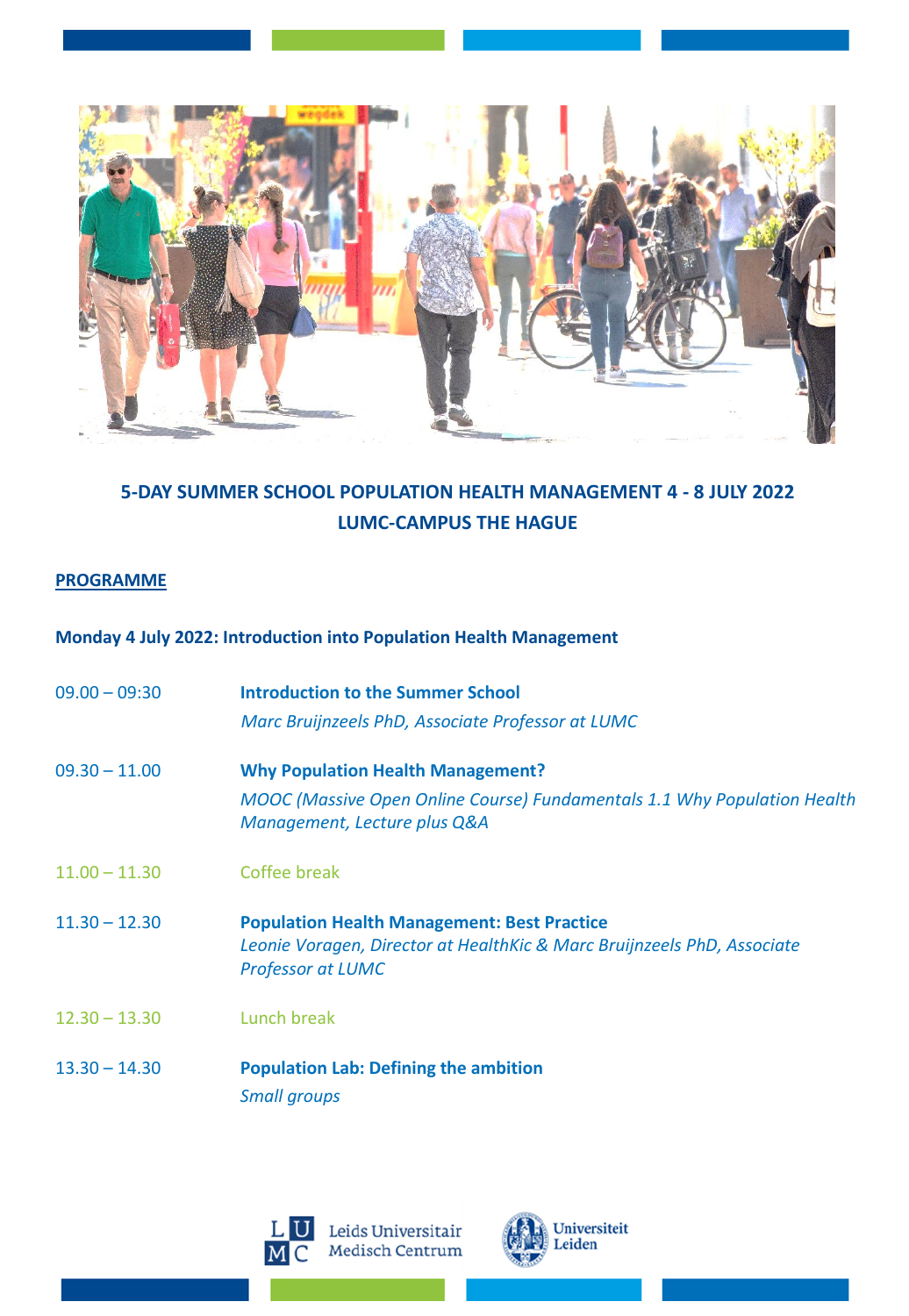|                 | Based on epidemiological, technological, societal and economic<br>trends participants will use information they find on the internet to<br>specify burning platforms in the populations at stake. An ambition<br>to tackle this burning platform is formulated:                                                                                                 |
|-----------------|-----------------------------------------------------------------------------------------------------------------------------------------------------------------------------------------------------------------------------------------------------------------------------------------------------------------------------------------------------------------|
|                 | - Infectious diseases like COVID<br>- Non communicable diseases like diabetes / CVR / Cancer<br>- Multi-problem families<br>- Frail elderly                                                                                                                                                                                                                     |
| $14.30 - 15.30$ | <b>Fundamentals of Population Health Management</b><br><b>MOOC Fundamentals 1.2 What is Population Health Management?</b><br>Marc Bruijnzeels PhD, Associate Professor at LUMC, Lecture plus Q&A                                                                                                                                                                |
| $15.30 - 16.00$ | <b>Tea break</b>                                                                                                                                                                                                                                                                                                                                                |
| $16.00 - 17.00$ | <b>Population Lab: Population and Health Aims</b><br><b>Small groups</b><br>The population that is to be tackled is more precise defined based on all<br>relevant risk indicators and risk factors. Health problems in the future are<br>predicted. Health goals for the specified population based on the predication<br>are formulated in quantitative terms. |
| $17.00 - 18.00$ | <b>Population Health Management and Covid</b><br>Maryse Wiewel, Researcher at LUMC & Nic Saadah, Researcher at LUMC                                                                                                                                                                                                                                             |



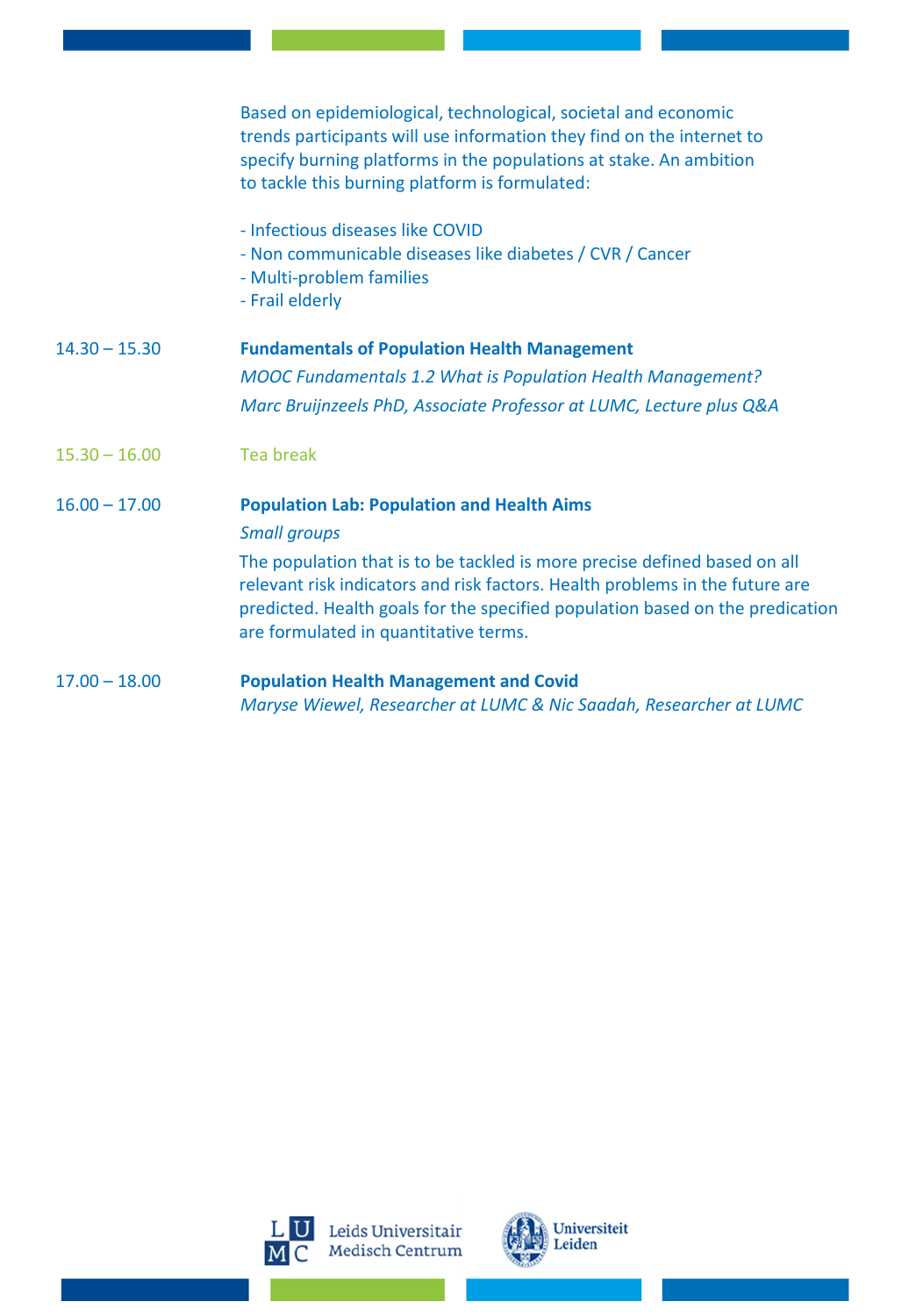## **Tuesday 5 July 2022: Population Health Data Analytics**

| $09.00 - 09.30$ | <b>Introduction to the Day</b>                                                                                                                                                                                                                                                                                                                                                                                      |
|-----------------|---------------------------------------------------------------------------------------------------------------------------------------------------------------------------------------------------------------------------------------------------------------------------------------------------------------------------------------------------------------------------------------------------------------------|
|                 | Stephen Sutch, Associate Professor at LUMC and Johns Hopkins University                                                                                                                                                                                                                                                                                                                                             |
| $09.30 - 11.00$ | <b>Epidemiological Basics</b>                                                                                                                                                                                                                                                                                                                                                                                       |
|                 | MOOC Study Design 2.1/2.2/2.4 Measures in Population Health Management,<br>plus Q&A, Dennis Mook - Kanamori, Researcher Epidemiology at LUMC                                                                                                                                                                                                                                                                        |
| $11.00 - 11.30$ | Coffee break                                                                                                                                                                                                                                                                                                                                                                                                        |
| $11.30 - 12.30$ | <b>Segmentation &amp; Stratification</b>                                                                                                                                                                                                                                                                                                                                                                            |
|                 | Shelley-Ann Girwar, Researcher at LUMC & Stephen Sutch, Associate Professor<br>at LUMC and Johns Hopkins University                                                                                                                                                                                                                                                                                                 |
| $12.30 - 13.30$ | Lunch break                                                                                                                                                                                                                                                                                                                                                                                                         |
| $13.30 - 14.30$ | <b>Example of Population Health Data (Stroke, Diabetes and COVID): Practical</b><br>Case                                                                                                                                                                                                                                                                                                                            |
|                 | Patti Wynn, Consultant at Cerner (online)                                                                                                                                                                                                                                                                                                                                                                           |
| $14.30 - 15.30$ | <b>Population Lab</b>                                                                                                                                                                                                                                                                                                                                                                                               |
|                 | <b>Small groups</b>                                                                                                                                                                                                                                                                                                                                                                                                 |
|                 | An exercise in risk stratification in their population is carried out. Based on<br>existing health data registries and evidence in the scientific literature of risks<br>and determinants of modifiable adverse outcomes, participants will segment<br>and stratify their population according to the predicted risk on preventable<br>adverse outcomes. For each stratum the potential risk reduction is assessed. |
| $15.30 - 16.00$ | <b>Tea break</b>                                                                                                                                                                                                                                                                                                                                                                                                    |
| $16.00 - 17.00$ | <b>Population Lab</b><br><b>Small groups</b>                                                                                                                                                                                                                                                                                                                                                                        |
| $17.00 - 18.00$ | <b>Dashboard Population Health Management</b>                                                                                                                                                                                                                                                                                                                                                                       |
|                 | Sytske van Bruggen, Liaison Officer between HADOKS and LUMC-Campus The<br><b>Hague</b>                                                                                                                                                                                                                                                                                                                              |



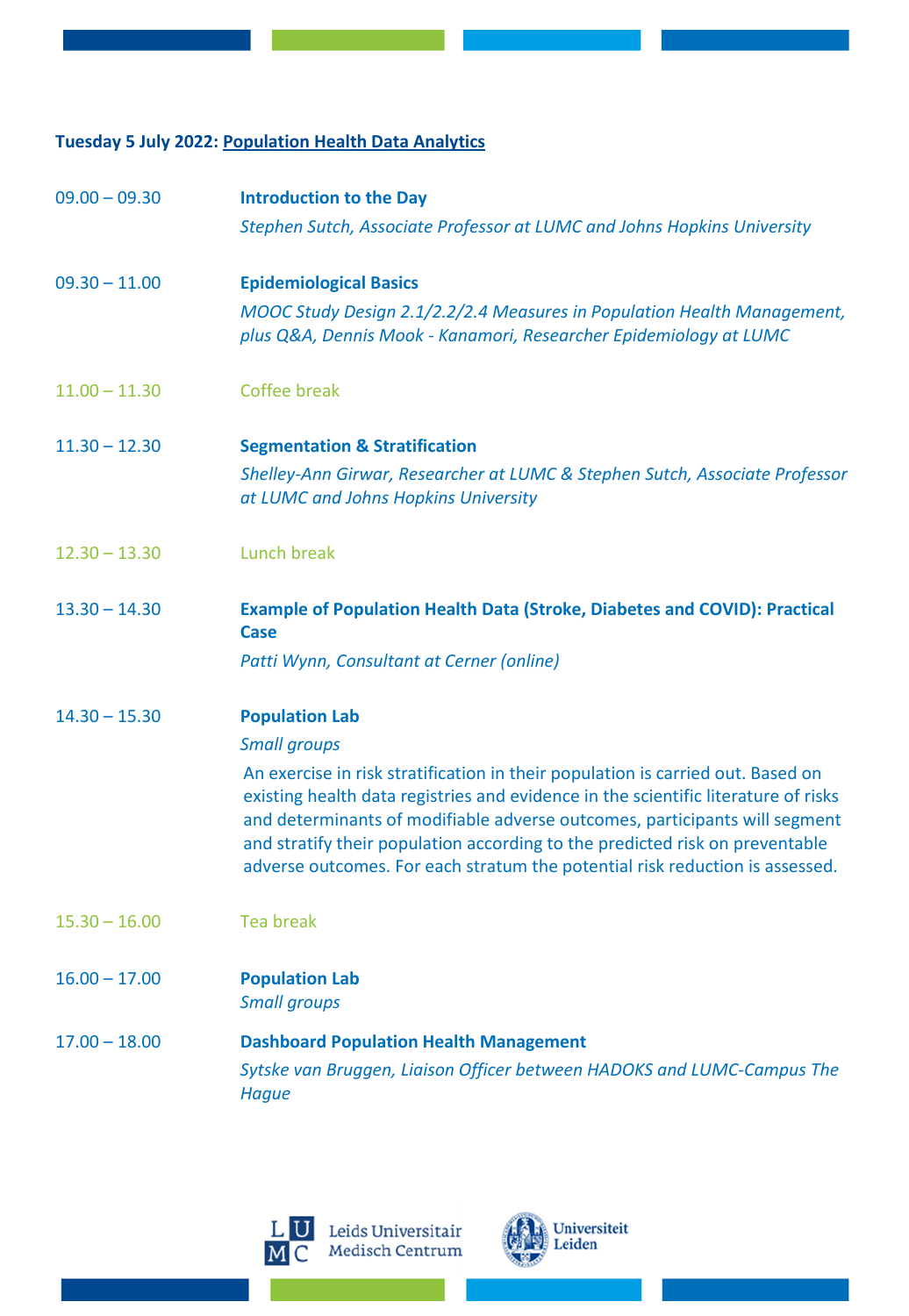### **Wednesday 6 July 2022: Health & Health Behaviour**

| $09.00 - 09.30$ | <b>Introduction to the Day</b><br>Jessica Kiefte, Professor of Population Health at LUMC                                                                                              |
|-----------------|---------------------------------------------------------------------------------------------------------------------------------------------------------------------------------------|
| $09.30 - 11.00$ | <b>What is Health &amp; Health Behaviour</b>                                                                                                                                          |
|                 | MOOC 1.3/3.1.1-3 Understanding Health and Health Behaviour,                                                                                                                           |
|                 | plus Q&A, Laurens van Gestel, Leiden University                                                                                                                                       |
| $11.00 - 11.30$ | Coffee break                                                                                                                                                                          |
| $11.30 - 12.30$ | <b>Social Determinants and Population Health Management</b>                                                                                                                           |
|                 | Jessica Kiefte, Professor of Population Health at LUMC                                                                                                                                |
| $12.30 - 13.30$ | Lunch break                                                                                                                                                                           |
| $13.30 - 14.30$ | <b>Population Lab</b>                                                                                                                                                                 |
|                 | Participants will identify the role of social determinants in each risk stratum and<br>choose interventions taking into account the patients' perspective and social<br>determinants. |
| $14.30 - 15.30$ | <b>Introduction to Syndemics</b>                                                                                                                                                      |
|                 | MOOC 7.1, Introduction to Syndemics, Q&A, Matty Crone, Researcher at LUMC                                                                                                             |
| $15.30 - 16.00$ | <b>Tea break</b>                                                                                                                                                                      |
| $16.00 - 17.00$ | <b>Population Lab</b><br><b>Small groups</b>                                                                                                                                          |
| $17.00 - 18.00$ | <b>Participatory Action Research</b>                                                                                                                                                  |
|                 | Wilma van der Vlegel, Participatory Researcher                                                                                                                                        |



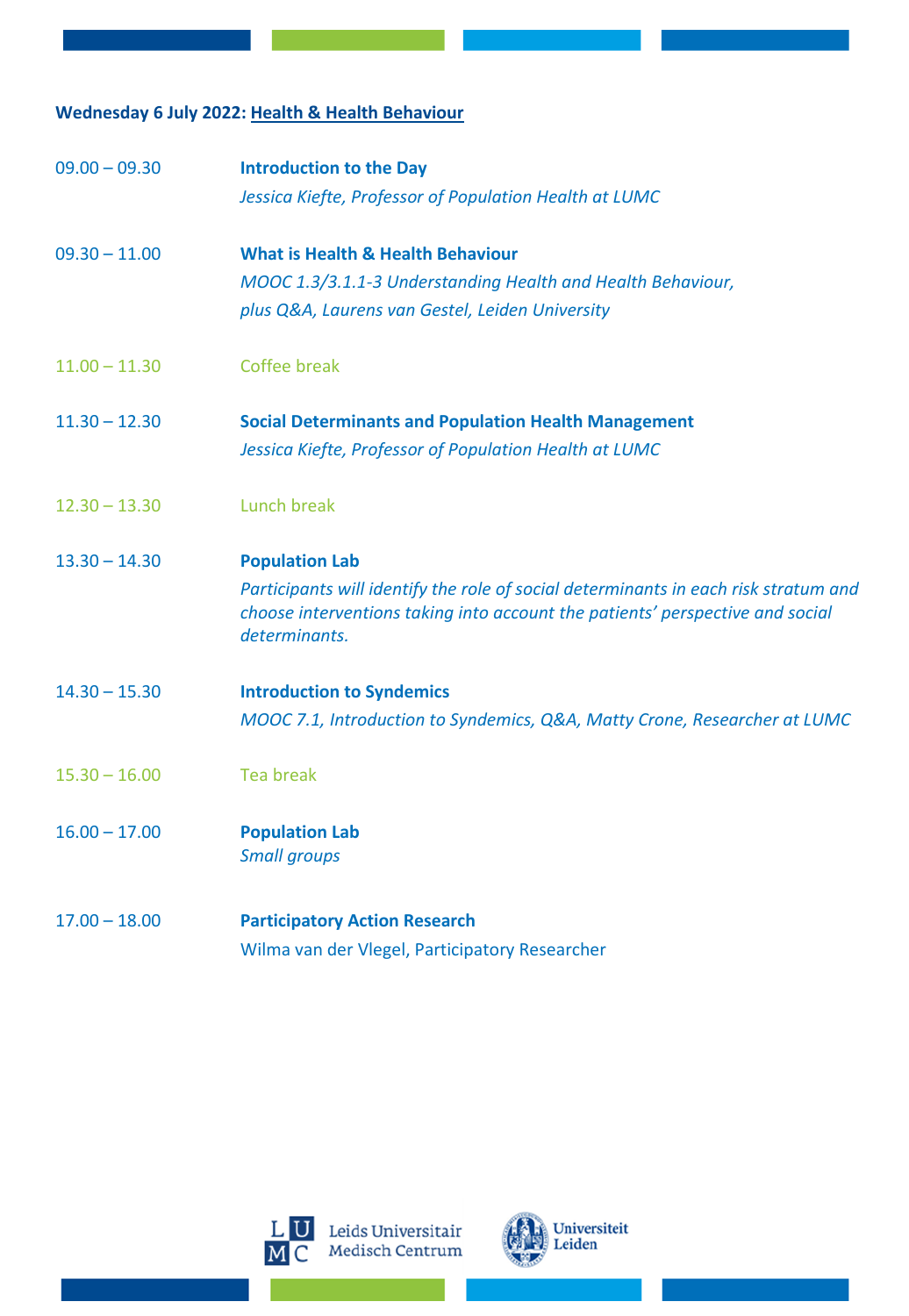### **Thursday 7 July 2022: Health Care Governance and Payment Models**

| $09.00 - 10.00$ | <b>Health Care Governance models and networks</b><br><b>MOOC Health Care Shifts in Governance: Systems,</b>                                                        |
|-----------------|--------------------------------------------------------------------------------------------------------------------------------------------------------------------|
|                 | Lecture plus Q&A, Eduard Schmidt, Assistant Professor at Leiden University                                                                                         |
| $10.00 - 11.00$ | <b>Alternative Payment Models</b>                                                                                                                                  |
|                 | <b>MOOC 6.2 The Alternative Payment Model Framework,</b>                                                                                                           |
|                 | Lecture plus Q&A, Jeroen Struijs, Associate Professor at LUMC and Senior<br>Researcher at the Dutch National Institute for Public Health and Environment<br>(RIVM) |
| $11.00 - 12.00$ | <b>Population Lab: Constructing an Own Network</b>                                                                                                                 |
|                 | <b>Small groups</b>                                                                                                                                                |
| $12.00 - 13.00$ | Lunch break                                                                                                                                                        |
| $13.00 - 14.30$ | <b>Panel Management</b>                                                                                                                                            |
|                 | MOOC 9.1 Panel Management Next Level & Empanelment + MOOC 9.2 the<br>Process of Empanelment in Diabetes, with Q&A                                                  |
|                 | Plus 'Lecture Panel Management in Practice' Rimke Vos, Assistant Professor and<br>Programme Manager Research at LUMC                                               |
| $14.30 - 15.00$ | <b>Tea break</b>                                                                                                                                                   |
| $15.00 - 17.00$ | <b>Symposium</b>                                                                                                                                                   |
| $17.00 - 18.00$ | <b>Drinks</b>                                                                                                                                                      |
|                 |                                                                                                                                                                    |